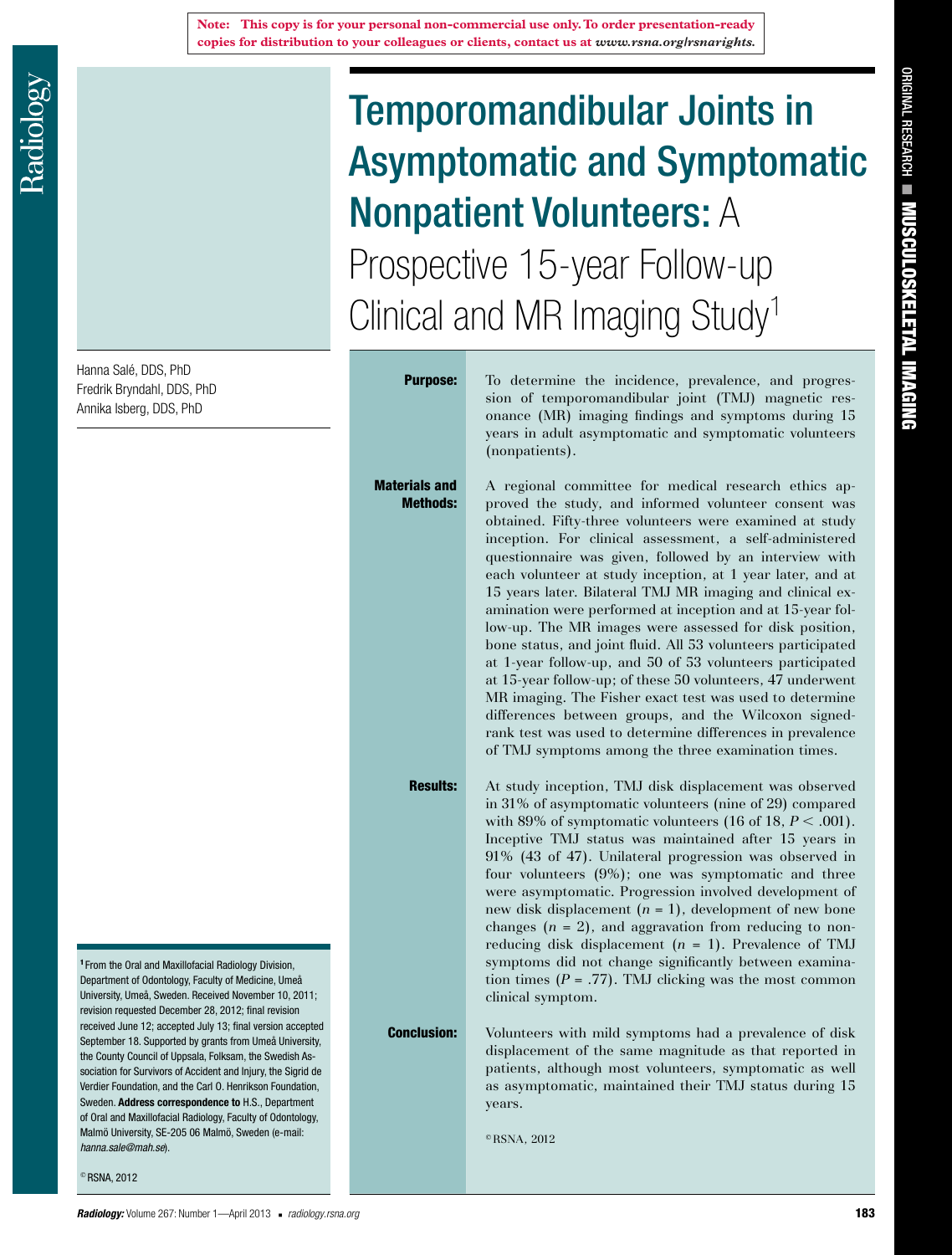Radiology

mproved knowledge in regard to the<br>natural course of orthopedic tempo-<br>romandibular joint (TMJ) disorders<br>in adult volunteers, such as disk dismproved knowledge in regard to the natural course of orthopedic temporomandibular joint (TMJ) disorders placement and sequelae, is important for furthering the understanding of these disorders. Prevalence of TMJ disk displacement in asymptomatic adults has been assessed in magnetic resonance (MR) imaging studies, but the long-term incidence and progression remain obscure (1–4).

Volunteers with asymptomatic TMJs have, with few exceptions, composed the reference group in controlled MR imaging studies of TMJ disorders (1– 4). Comparison with data restricted to asymptomatic volunteers might, however, create some biased conclusions, because the general nonpatient population includes not only asymptomatic individuals but individuals whose symptoms have not caused them to seek treatment. Little is known about their TMJ status.

The aim of this prospective study was, therefore, to determine the incidence, prevalence, and progression of TMJ MR imaging findings and symptoms during 15 years in adult nonpatient volunteers, both asymptomatic volunteers and volunteers with TMJ symptoms.

## Materials and Methods

The Regional Committee on Ethics at Umeå University, Umeå, Sweden, approved the study protocol. We obtained informed consent from each volunteer.

### **Volunteers**

The inceptive study group comprised 53 volunteers who were enrolled in 1996.

# Advances in Knowledge

- MR imaging revealed a low 15-year incidence and progression of temporomandibular joint (TMJ) disorders (9%) in nonpatient volunteers, either with or without TMJ symptoms.
- The prevalence of TMJ disk displacement was high in symptomatic volunteers (89%) and differed significantly from the prevalence observed in asymptomatic volunteers (31%).

The volunteers were recruited by word of mouth and with a poster indicating that volunteers were being asked to participate in a research project that included MR imaging of the head and neck. There was no attempt to either attract or reject volunteers who had TMJ symptoms. Previous direct or indirect trauma to the head or neck constituted an exclusion criterion, as did treatment for TMJ symptoms during follow-up.

All 53 volunteers participated in a 1-year follow-up examination. After 15 years, one volunteer was deceased. The remaining 52 volunteers agreed to participate. During the follow-up period, two of these volunteers had been involved in car collisions and were exposed to indirect trauma, which caused neck symptoms but no specific TMJ symptoms. Since indirect trauma was an exclusion criterion, these two volunteers were excluded. The remaining 50 volunteers (94%) (30 female volunteers, 20 male volunteers) constituted the study population (Fig 1). The inceptive mean age was 36 years (median age, 36 years) for all subjects, with a mean age of 36 years (range, 15–57 years) for female volunteers and 36 years (range, 16–63 years) for male volunteers. The 15-year follow-up mean age was 50 years (median age, 51 years) for all subjects, with a mean age of 51 years (range, 29–71 years) for women and 50 years (range, 30–78 years) for men. Two volunteers discontinued participation after completing the questionnaire and the interview, and one completed the questionnaire and interview and underwent clinical examination but discontinued participation before undergoing MR imaging.

## MR Imaging

Bilateral MR imaging of the TMJs was performed by using the same protocol for both the inception examination

# Implication for Patient Care

■ TMJ disk displacement and bone changes can be expected to remain stable over time in most adult nonpatients with no or mild TMJ symptoms.

and the follow-up examination approximately 15 years later (mean time between examinations, 14.2 years; range, 13.8–14.6 years). At inception, MR imaging was consistently performed at Sundsvall Hospital, Sundsvall, Sweden. At the 15-year follow-up, 14 MR imaging examinations were performed at the radiology department and 28 in a mobile unit at Sundsvall Hospital. Five volunteers had moved out of town, and MR imaging, the interview, and the clinical examination were performed at the nearest hospital. Technical data regarding the MR units used and the examination protocol are accounted for in Table 1.

An axial localizing image was used to orient the long axis of the condyle in the closed-mouth position. Sagittal images were obtained perpendicular to the long axis of the condyle, and coronal images were obtained parallel to the long axis. The protocol for interpretation of the images is accounted for in Table 2.

MR images from study inception and 15-year follow-up for each volunteer were evaluated side by side to allow the three authors to perform a direct and detailed evaluation of TMJ changes over time. One author (A.I.) had 23 years of experience in evaluating TMJ MR images, another (F.B.) had 16 years of such experience, and still another (H.S.) had 5 years of such experience. The three observers evaluated 20 TMJ MR imaging examinations (for a total of 40 TMJs) together to establish clear definitions of imaging characteristics. This

## **Published online before print**

10.1148/radiol.12112243 **Content code:**

**Radiology 2013;** 276:183–194

**Abbreviation:**

 $TMJ = temporomandibular joint$ 

#### **Author contributions:**

Guarantors of integrity of entire study, H.S., A.I.; study concepts/study design or data acquisition or data analysis/interpretation, all authors; manuscript drafting or manuscript revision for important intellectual content, all authors; approval of final version of submitted manuscript, all authors; literature research, all authors; clinical studies, all authors; statistical analysis, H.S., A.I.; and manuscript editing, all authors.

Conflicts of interest are listed at the end of this article.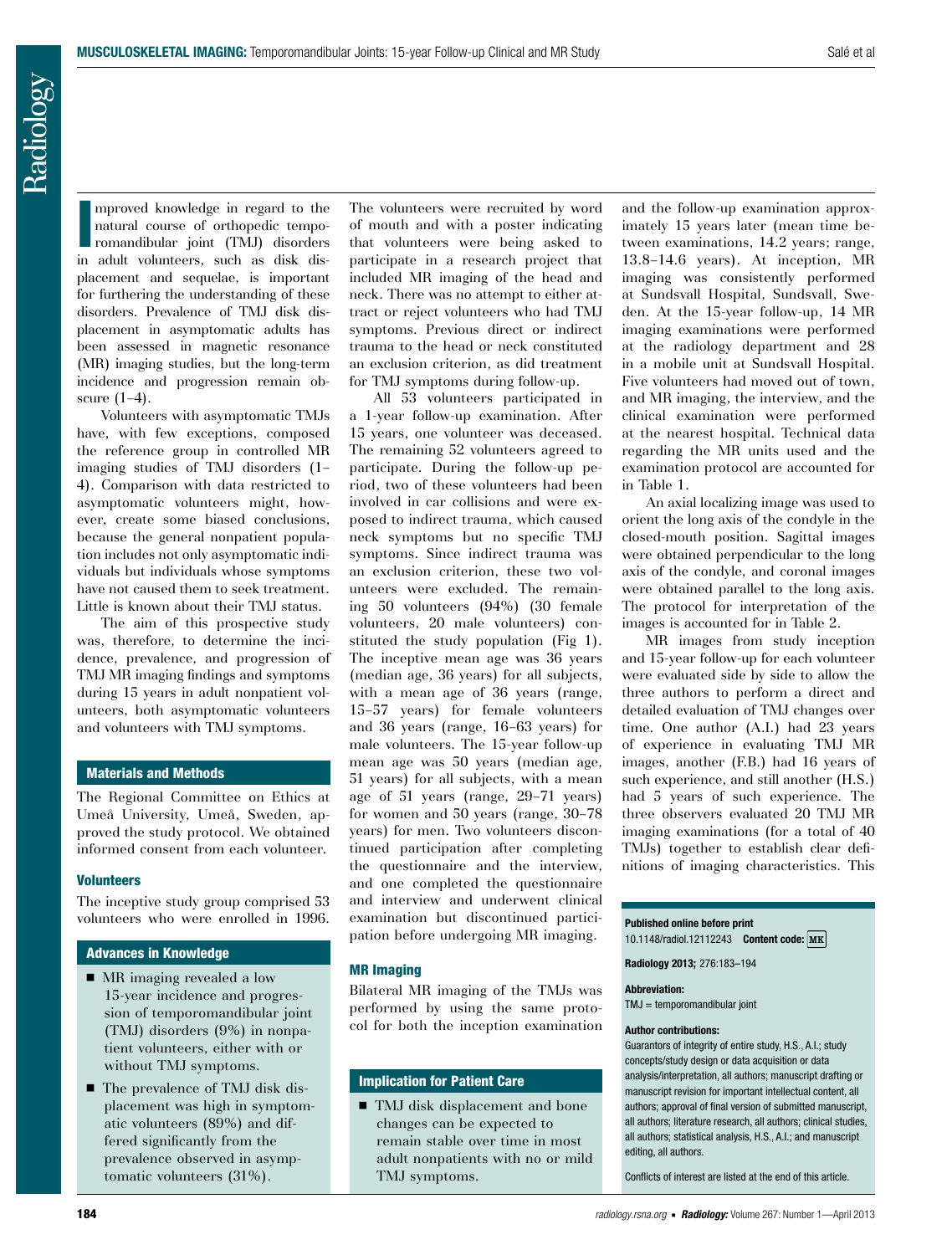

Figure 1: Flowchart shows the number of volunteers participating in the inceptive examination, the 1-year follow-up, and the 15-year follow-up. Reasons for not participating are given in white boxes. The 50 volunteers who participated from inception through the 15-year follow-up constituted the study group.

joint evaluation included 10 of the MR imaging examinations (20 TMJs total) from the present study, and the other 10 were from TMJ imaging examinations that were not part of the present study. Images from the remaining 37 MR examinations (a total of 74 TMJs) in the present study were evaluated individually and formed the basis for the calculation of interobserver agreement. The interpreters were blinded to any information in regard to case history and clinical status. When the observers' assessments differed, consensus was reached through discussion.

Determination of incidence and progression of TMJ disorders was based on the MR imaging findings at inception and follow-up and were defined as development of new disk displacement, aggravation of disk displacement (such as reducing to nonreducing and partial to complete), development or increase of structural bone changes, or development of joint effusion (Table 2).

## Questionnaire and Interview

The volunteers completed the same self-administered questionnaire at both inception and follow-up appointments. The questionnaire comprised 38 items, both multiple-choice questions and open-ended questions, which required a written answer. The questions concerned health history, medication, head and neck symptoms, duration of symptoms, and history of trauma. The TMJ questions were related to previous and current pain and dysfunction. When TMJ symptoms were reported, questions in regard to the time of onset and location (whether the left, the right, or both TMJs) were asked. TMJ pain was assessed at rest, during chewing, and at wide mouth opening by using numerical rating scales. The scales ranged from zero to five, anchored on each end by "no pain" and "extreme pain." Other TMJ symptoms assessed were clicking, crepitus, transient locking, and locking with restricted mandibular movement.

The interviews were undertaken by three trained members of the research team, one for each of the three study occasions. At the 15-year follow-up, another author replaced the interviewing author on four occasions. The interviewers were blinded to the results of the present and previous examinations. The interviewer asked sequential questions about reported TMJ symptoms and ascertained that the symptoms emanated from the TMJ site and that the correct side was reported.

Clinical TMJ examinations were performed at inception and at 15-year follow-up and included palpation of the TMJs for detection of tenderness, TMJ clicking and crepitus, and range of movement. At inception, the examiner was a physician on our research team who had been trained by the principal investigator (A.I.) during a 2-year period. At follow-up, the examiners (A.I., H.S.) had 35 years and 10 years of experience in TMJ clinical examination, respectively. The clinically registered TMJ signs contributed to the classification of volunteers into asymptomatic and symptomatic subgroups, in accordance with data in previous publications (1,2,4).

## **Statistics**

Symptomatic volunteers included individuals who reported TMJ symptoms or had clinical TMJ signs or both at one or more examinations. Volunteers with no TMJ symptoms, either self-reported or clinical, at any of the three examinations were classified as asymptomatic.

The Fisher exact test was used to compare the prevalence of disk displacement and type of disk displacement (partial or complete) between asymptomatic and symptomatic volunteers and between male and female volunteers. The Wilcoxon signed-rank test was used to compare the prevalence of TMJ symptoms among the three examination times. All reported *P* values (significance level of .05) were based on two-sided tests. The  $\kappa$  statistic was used to measure interobserver agreement. The  $\kappa$  values were interpreted by following the guidelines of Landis and Koch (7), which were adapted by Altman (8) (up to 0.20, poor; 0.21–0.40, fair; 0.41–0.60, moderate; 0.61–0.80, good; and 0.81–1.00, very good). For the purpose of  $\kappa$  analysis, disk position was categorized as normative superior or displaced, structural bone conditions were categorized as normative or deviant (ie, bone changes) for the merged information from the bone joint components,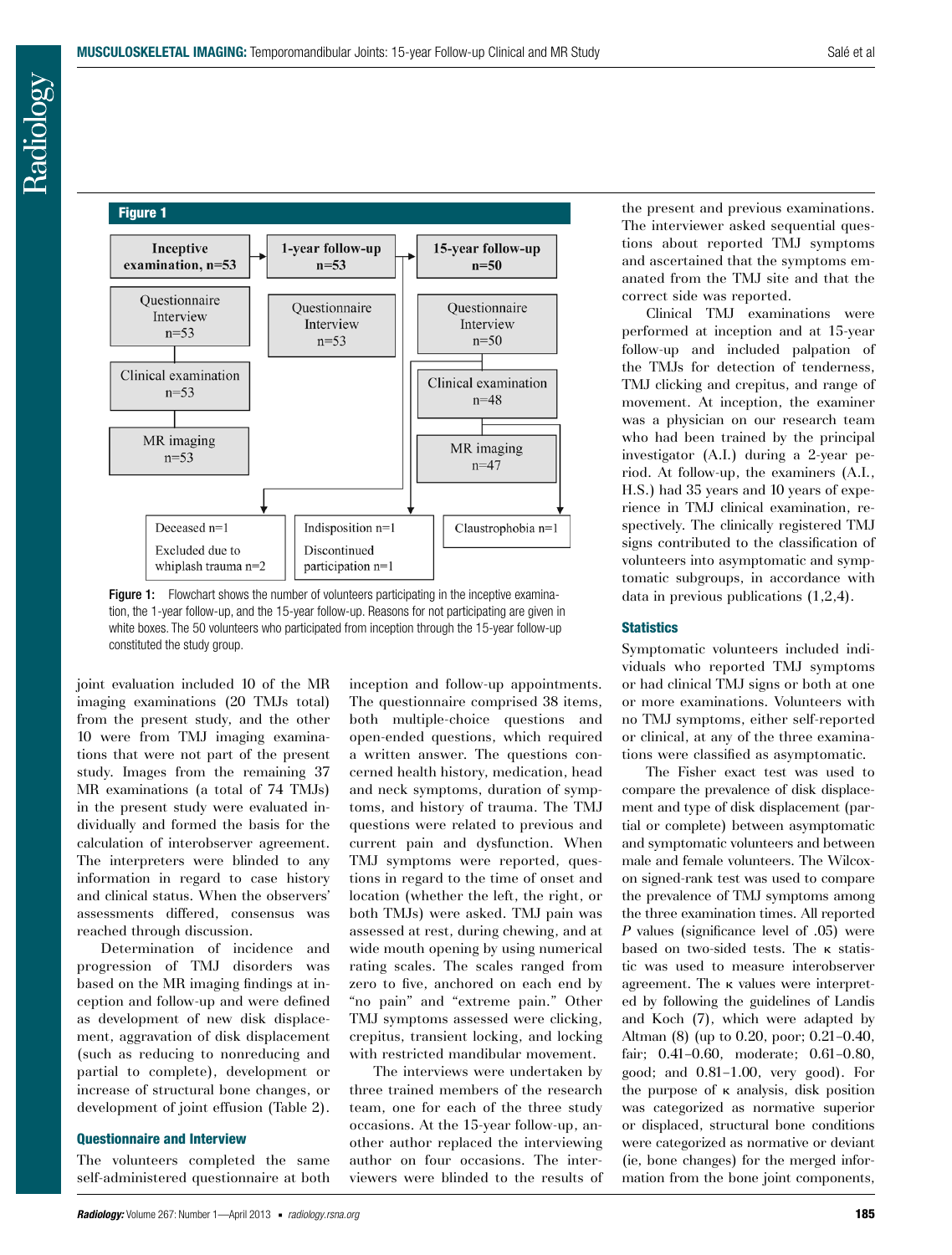| MR Equipment and Technical Data at Incepti                            |                                                                                            | on and 15-Year Follow-up at MR Site                                   |                                                                                                       |                                          |                                                                                                                                                                                   |                                                                               |
|-----------------------------------------------------------------------|--------------------------------------------------------------------------------------------|-----------------------------------------------------------------------|-------------------------------------------------------------------------------------------------------|------------------------------------------|-----------------------------------------------------------------------------------------------------------------------------------------------------------------------------------|-------------------------------------------------------------------------------|
|                                                                       |                                                                                            | Sundsvall Hospital                                                    | Mobile MR Unit Stationed                                                                              |                                          |                                                                                                                                                                                   |                                                                               |
| Parameter                                                             | Inception                                                                                  | Follow-up                                                             | in Sundsvall                                                                                          |                                          | Uppsala University Hospital Stockholm South General Hospital Östersund Hospital                                                                                                   |                                                                               |
| examinations<br>No. of MR imaging                                     | 47                                                                                         | $\frac{4}{3}$                                                         | 28                                                                                                    | 3                                        |                                                                                                                                                                                   | $\overline{ }$                                                                |
| <b>MR</b> equipment                                                   | 1-T unit with double-loop<br>Magnetom Impact<br>array coil*                                | 1-T unit with double-loop<br>Magnetom Harmony<br>array coil*          | Signa 1.5-T HDxt unit with Achieva 1.5-T unit with<br>dual-array adapter<br>surface coil <sup>†</sup> | SENSE Flex-S coll <sup>‡</sup>           | Magnetom Symphony 1.5-T unit Signa 1.5-T HDxt unit with<br>with head matrix coil*                                                                                                 | cervical-thoracic-lumbar<br>spine array coil <sup>t</sup>                     |
| Imaging sequence                                                      | Spin echo                                                                                  | Spin-echo T1-weighted, turbo Fast spin echo<br>spin-echo dual imaging |                                                                                                       | Turbo spin echo                          | Turbo spin echo                                                                                                                                                                   | Fast spin echo                                                                |
| Field of view (cm)                                                    | 10 for coronal<br>12.5 for sagittal,                                                       |                                                                       | $\tilde{c}$                                                                                           | $\tilde{c}$                              | sagittal, open mouth<br>14, 20 $\times$ 23 coronal,                                                                                                                               | $\overline{1}$                                                                |
| No. of signals acquired                                               | 3                                                                                          | 2 for sagittal, 1 for coronal                                         | 1 for dual imaging<br>1.5 for T1-weighted,                                                            | 1 for dual imaging<br>2 for T1-weighted, | 2, 1 proton density-weighted<br>sagittal                                                                                                                                          | imaging, sagittal<br>$1, 0.5,$ dual                                           |
| Matrix                                                                | $256 \times 192$ for T1-weighted, $256 \times 192$<br>$256 \times 190$ for<br>dual imaging |                                                                       | $256 \times 192$                                                                                      | $256 \times 256$                         | density-weighted sagittal,<br>$320 \times 320$ for T2-weighted<br>T1-weighted and proton<br>sagittal, $320 \times 265$ for<br>$512 \times 448$ for coronal<br>open-mouth position | $256 \times 192$                                                              |
| Section thickness (mm)                                                | 3, with no gap                                                                             | 3, with no gap                                                        | 3 for sagittal, 2 for coronal, 3 for sagittal, 2 for<br>with no gap                                   | coronal, with no gap                     | 3, with no gap                                                                                                                                                                    | and 0.2 gap, respectively<br>coronal with 0.3 gap<br>3 for sagittal and 2 for |
| closed-mouth position<br>Sagittal imaging with                        |                                                                                            |                                                                       |                                                                                                       |                                          |                                                                                                                                                                                   |                                                                               |
| TR/TE for T1-weighted                                                 | 480/15                                                                                     | 482/15                                                                | 420/10                                                                                                | 456/14                                   | 550/13                                                                                                                                                                            | 420/10                                                                        |
| density-weighted<br>TR/TE for proton<br>imaging                       | 2199/17, dual imaging                                                                      | 4000/19, dual imaging                                                 | 2440/10, dual imaging                                                                                 | 2300/13, dual imaging                    | 2500/12                                                                                                                                                                           | 2340/12, dual imaging                                                         |
| open-mouth position<br>TR/TE for T2-weighted<br>Sagittal imaging with | 2199/85, dual imaging                                                                      | 4000/112, dual imaging                                                | 2440/104, dual imaging                                                                                | 2300/104, dual imaging                   | 3650/95                                                                                                                                                                           | 2340/96, dual imaging                                                         |
| density-weighted<br>TR/TE for proton<br>imaging                       | 2199/17, dual imaging                                                                      | 4000/19, dual imaging                                                 | 2440/10, dual imaging                                                                                 | 2300/13, dual imaging                    | 2950/11                                                                                                                                                                           | 2340/12, dual imaging                                                         |
| TR/TE for T2-weighted<br>imaging                                      | 2199/85, dual imaging                                                                      | 4000/112, dual imaging                                                | 2440/104, dual imaging                                                                                | 2300/104, dual imaging                   | 2950/92                                                                                                                                                                           | 2340/96, dual imaging                                                         |
|                                                                       |                                                                                            |                                                                       |                                                                                                       |                                          |                                                                                                                                                                                   | Table 1 (continues)                                                           |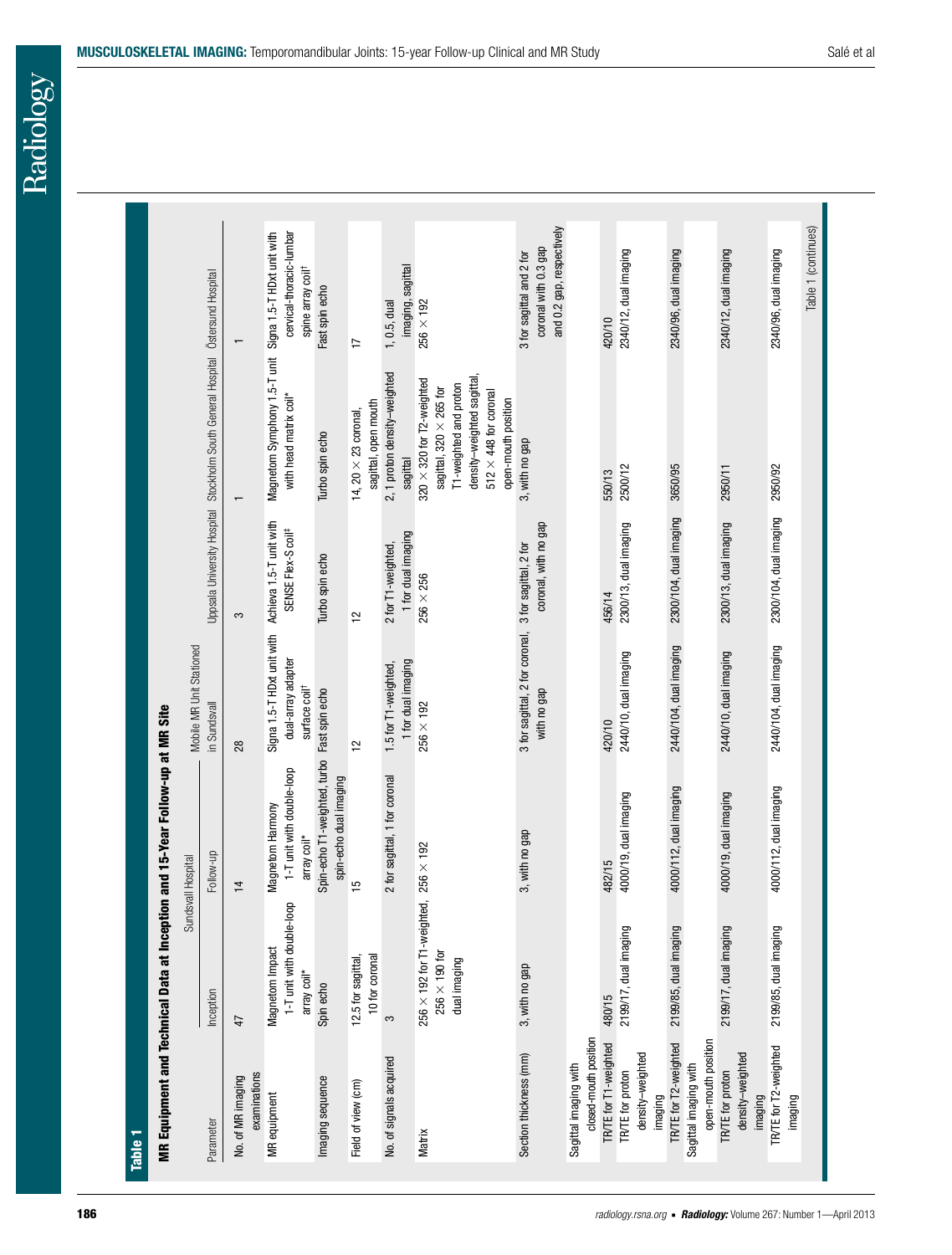| Table 1 (continued)                                                           |                       |                                                                               |                          |                                |                                                                                                                                                                                                                         |                       |
|-------------------------------------------------------------------------------|-----------------------|-------------------------------------------------------------------------------|--------------------------|--------------------------------|-------------------------------------------------------------------------------------------------------------------------------------------------------------------------------------------------------------------------|-----------------------|
|                                                                               |                       | MR Equipment and Technical Data at Inception and 15-Year Follow-up at MR Site |                          |                                |                                                                                                                                                                                                                         |                       |
|                                                                               |                       | Sundsvall Hospital                                                            | Mobile MR Unit Stationed |                                |                                                                                                                                                                                                                         |                       |
| Parameter                                                                     | Inception             | Follow-up                                                                     | in Sundsvall             |                                | Uppsala University Hospital Stockholm South General Hospital Östersund Hospital                                                                                                                                         |                       |
| closed-mouth position<br>Coronal imaging with                                 |                       |                                                                               |                          |                                |                                                                                                                                                                                                                         |                       |
| density-weighted<br>TR/TE for proton<br>imaging                               | 2000/17, dual imaging | 3200/19, dual imaging                                                         | 2440/10, dual imaging    | 2300/14, dual imaging          | 2950/11                                                                                                                                                                                                                 | 2400/12, dual imaging |
| TR/TE for T2-weighted<br>imaging                                              | 2000/85, dual imaging | 3200/112, dual imaging                                                        | 2440/104, dual imaging   | 2300/110, dual imaging 2950/92 |                                                                                                                                                                                                                         | 2400/99, dual imaging |
| TR/TE = repetition time msec/echo time msec.<br>* Siemens, Erlangen, Germany. |                       |                                                                               |                          |                                | Note.—Uppsala University Hospital is in Uppsala, Sweden; Stockholm, South General is in Sweden; and Östersund General Hospital is in Östersund, Sweden. Dual imaging = proton density–weighted and T2-weighted imaging, |                       |
| t GE Medical Systems, Milwaukee, Wis.                                         |                       |                                                                               |                          |                                |                                                                                                                                                                                                                         |                       |
| # Philips Medical Systems, Best, the Netherlands.                             |                       |                                                                               |                          |                                |                                                                                                                                                                                                                         |                       |

and joint fluid was categorized as having effusion or no effusion.

# **Results**

# TMJ Symptoms

Twenty-nine volunteers were asymp tomatic, and 18 volunteers were symp tomatic. Of the symptomatic group, 11 had persistent symptoms throughout the study, and seven had fluctuating symp toms between examination time points.

There was no significant difference between the three examination occa sions in terms of prevalence of volun teers that reported TMJ symptoms. At study inception, 10 of the 50 volunteers (20%) reported TMJ symptoms, a prev alence that remained the same 1 year later (10 of 50) and showed no significant difference at 15-year follow-up (nine of 50, 18%)  $(P = .77)$  (Fig 2). One volunteer reported TMJ pain (grade 2) at inception, three volunteers had pain (grade 3) at 1-year follow-up, and two volunteers had pain (grade 1) at 15-year follow-up. Four volunteers had clinical signs, which they were unaware of.

None of the symptomatic volunteers received specific treatment for their TMJ symptoms during the study period. When specifically asked, no participant considered treatment to be necessary. Unilateral disk displacement was observed at both MR imaging examina tions in one volunteer. The initial painful clicking and locking ceased during the 15-year follow-up period, after he used an occlusal splint owing to bruxism. Two other volunteers with normative supe rior disk positions had used an occlusal splint owing to bruxism for a time dur ing the follow-up period.

# MR Findings at Inception

At inception, TMJ disk displacement was observed in 25 of 47 volunteers (53%) and in 39 of 94 TMJs (41%) (Tables 3–6). Disk displacement was significantly more prevalent in women (18 of 27, 67%) than in men (seven of 20, 35%) (*P* = .042) (Table 7). The prevalence of disk displacement was significantly higher in symptomatic volunteers than in asymptomatic volunteers (89% vs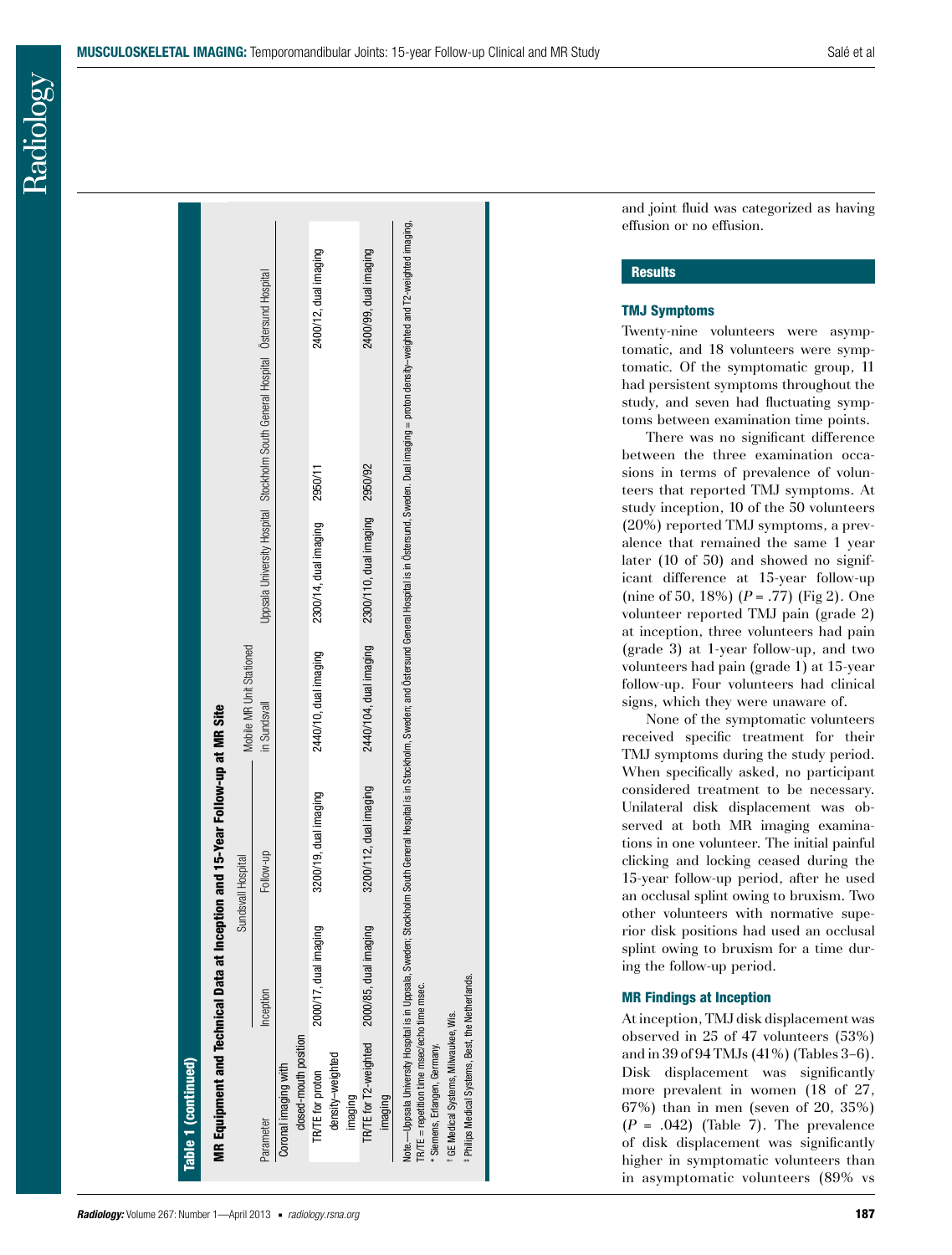## Table 2

## MR Imaging Interpretation Protocol

| Parameter                              | Definition                                                                                                                                                                                                                                                                                                                                                                                                                                                                                                                                                                                                                                                                                                                                  |
|----------------------------------------|---------------------------------------------------------------------------------------------------------------------------------------------------------------------------------------------------------------------------------------------------------------------------------------------------------------------------------------------------------------------------------------------------------------------------------------------------------------------------------------------------------------------------------------------------------------------------------------------------------------------------------------------------------------------------------------------------------------------------------------------|
| Disk position*                         |                                                                                                                                                                                                                                                                                                                                                                                                                                                                                                                                                                                                                                                                                                                                             |
| Normative superior                     | Posterior band of disk is superior relative to condyle or anterior prominence of condyle articulates against<br>central thin zone of disk, and disk is located symmetrically on top of condyle in the coronal view                                                                                                                                                                                                                                                                                                                                                                                                                                                                                                                          |
| Disk displacement with reduction       | Disk position other than normative superior; disk reduces to normative position relative to condyle at<br>opening of mouth                                                                                                                                                                                                                                                                                                                                                                                                                                                                                                                                                                                                                  |
| Disk displacement without reduction    | Disk remains displaced relative to condyle at opening of mouth                                                                                                                                                                                                                                                                                                                                                                                                                                                                                                                                                                                                                                                                              |
| Type of disk displacement <sup>†</sup> |                                                                                                                                                                                                                                                                                                                                                                                                                                                                                                                                                                                                                                                                                                                                             |
| Partial                                | Disk displacement observed in some but not all of the oblique sagittal sections of the TMJ, or lateral or<br>medial displacement observed                                                                                                                                                                                                                                                                                                                                                                                                                                                                                                                                                                                                   |
| Complete                               | Disk displacement observed in all oblique sagittal sections of the TMJ                                                                                                                                                                                                                                                                                                                                                                                                                                                                                                                                                                                                                                                                      |
| Bone status <sup>#</sup>               |                                                                                                                                                                                                                                                                                                                                                                                                                                                                                                                                                                                                                                                                                                                                             |
| <b>Normative</b>                       | Rounded or slightly remodeled bone with intact cortex                                                                                                                                                                                                                                                                                                                                                                                                                                                                                                                                                                                                                                                                                       |
| Bone changes                           | Loss of rounded contour of bone surface (flattening); deviation from normative shape, such as concavity in the<br>outline of the surface (deviating form); loss of continuity of surface (erosion); marginal hypertrophy with<br>sclerotic borders and exophytic angular bone formation from surface (osteophyte); increased thickness of cortex<br>in load-bearing areas (sclerosis); cavity below surface deviates from normative marrow pattern (subchondral<br>cyst); decreased T1 signal and increased T2 signal deviate from normative marrow (edema pattern); decreased<br>T1 and T2 signal deviate from normative marrow (sclerosis pattern), or there is a combination of edema pattern<br>and sclerosis pattern (osteonecrosis) § |
| Joint fluid <sup>II</sup>              |                                                                                                                                                                                                                                                                                                                                                                                                                                                                                                                                                                                                                                                                                                                                             |
| No effusion                            | There are no high-intensity T2 signals from the TMJ compartments, or there are dots or lines of high-intensity<br>T2 signals along the articular surfaces                                                                                                                                                                                                                                                                                                                                                                                                                                                                                                                                                                                   |
| Effusion                               | There are more than the amount of high-intensity T2 signals than are defined for "no effusion"                                                                                                                                                                                                                                                                                                                                                                                                                                                                                                                                                                                                                                              |

† Larheim et al (4).

‡ Ahmad et al (5) (flattening, deviating form, erosion, osteophyte, sclerosis, subchondral cyst). Larheim et al (6) (edema, osteonecrosis, joint fluid) (minor modifications).

§ Flat surface not combined with other bone changes was considered normative.

|| Larheim et al (6) (edema, osteonecrosis, joint fluid) (minor modifications).



**Figure 2:** Graph shows prevalence of self-reported TMJ symptoms in volunteers ( $n = 50$ ) at inception, 1-year follow-up, and 15-year follow-up. TMJ symptoms included clicking, crepitation, locking, and pain.  $31\%$ ,  $P \leq .001$ ). Disk displacement was partial in 10 of 18 asymptomatic TMJs (56%) compared with seven of 21 symptomatic TMJs (33%), with no significant difference between groups (*P* = .206). Consequently, there was no significant difference between groups regarding prevalence of complete disk displacement. Effusion was observed in 14 of 94 TMJs (15%) in 11 volunteers and was invariably associated with disk displacement. Effusion was present in seven symptomatic TMJs and in seven asymptomatic TMJs. Structural bone changes were observed unilaterally in only one symptomatic volunteer.

# MR Findings at 15-year Follow-up versus Inception

Most volunteers maintained their inceptive TMJ status at 15-year follow-up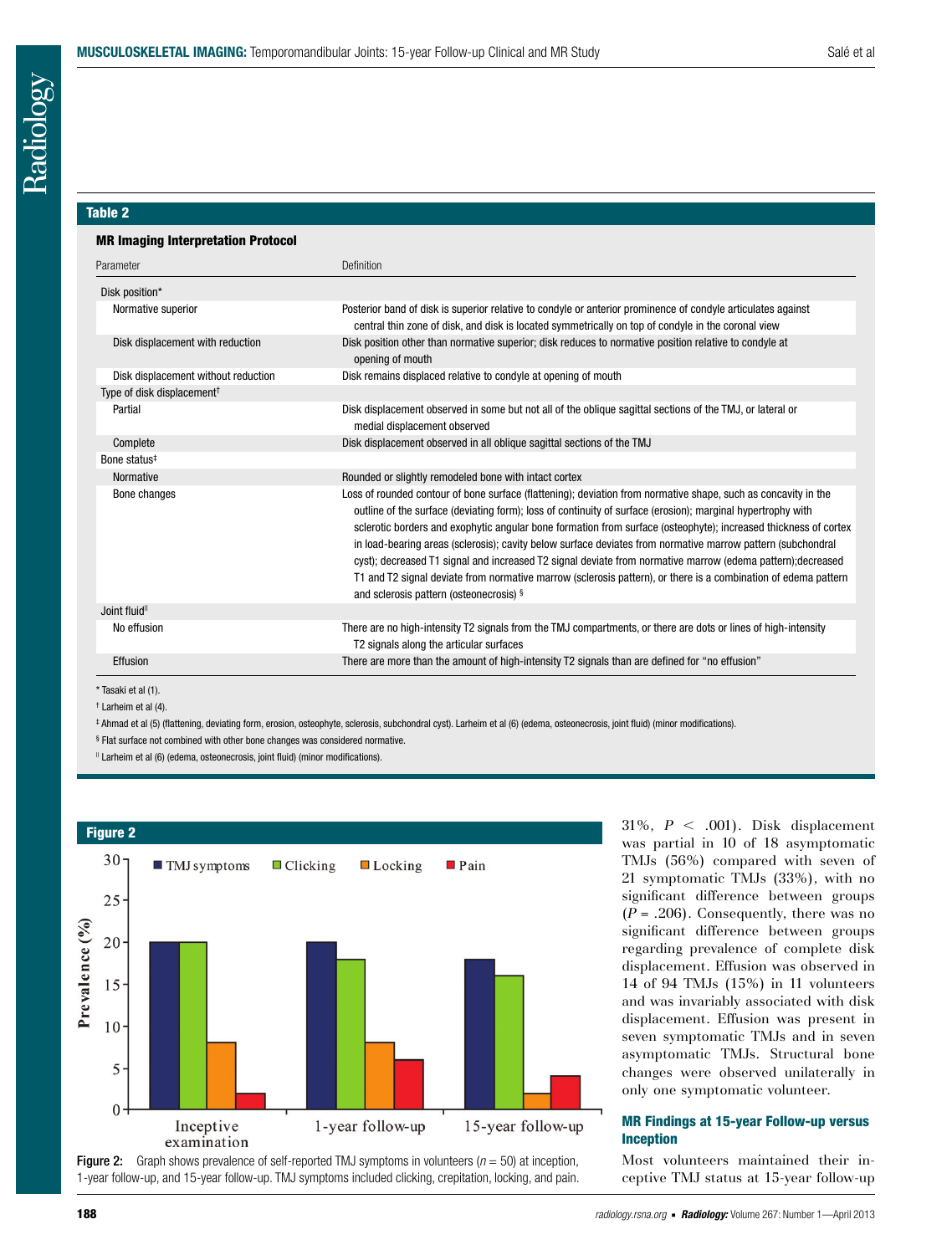Radiology

in that 43 of 47 volunteers (91%) had unaltered TMJ disk position and bone status and 90 of 94 TMJs (96%) maintained the inceptive status after 15 years (Figs 3, 4).

Over the 15-year study period, incidence or progression of disk status was observed in two of 47 (4%) of the volunteers (Tables 5, 6). One of them developed unilateral asymptomatic partial disk displacement with reduction. In the other volunteer, one TMJ progressed from having symptomatic complete reducing disk displacement at inception to having nonreducing disk displacement with effusion at follow-up (Fig 5). Another two asymptomatic volunteers (two of 47, 4%) developed unilateral structural bone changes during the study period. One of these volunteers developed a concavity on the superior surface of the condyle in a TMJ, with normative superior disk position on both MR imaging occasions. The other volunteer developed a concavity on the superoposterior aspect of the condyle. This TMJ displayed a complete reducing disk displacement and effusion at inception, as well as at 15 year follow-up (Fig 6). No improvement in disk position was observed in any of the 39 TMJs with disk displacement at inception. All 14 TMJs with effusion at inception also had effusion at follow-up.

The interobserver agreement in regard to TMJ MR imaging findings was very good. The k value was 0.96 for disk position, 0.95 for joint effusion, and 0.98 for structural bone changes.

# Volunteers Who Did Not Undergo MR Imaging at 15-Year Follow-up

Three participating volunteers did not undergo MR examination at the 15-year follow-up. Their TMJ disk positions at inception were bilaterally superior, bilaterally displaced with reduction, and unilaterally displaced without reduction, respectively. None of them had TMJ symptoms at any of the three examination times. The deceased volunteer had inceptive superior disk position bilaterally and was asymptomatic at inception and after 1 year.

The two volunteers that were excluded owing to indirect neck trauma

# Table 3

# Prevalence of TMJ Disk Position in Asymptomatic and Symptomatic Volunteers

|                                                      | No. of Asymptomatic     | No. of Symptomatic       |                        |
|------------------------------------------------------|-------------------------|--------------------------|------------------------|
| <b>Disk Position</b>                                 | Volunteers ( $n = 29$ ) | Volunteers ( $n = 18$ )* | $P$ Value <sup>t</sup> |
| Superior disk position                               | 20(69)                  | 2(11)                    | $\cdots$               |
| Disk displacement                                    | $9(31)^{\ddagger}$      | 16 (89)                  | < 0.01                 |
| Partial disk displacement                            |                         |                          |                        |
| Unilateral                                           | 2                       | 4                        | .                      |
| <b>Bilateral</b>                                     | 3                       |                          | .                      |
| Complete disk displacement                           |                         |                          |                        |
| Unilateral                                           | $\mathbf{0}$            | 5                        | .                      |
| Bilateral                                            | 3                       | 4                        | .                      |
| Partial and complete disk<br>displacement, bilateral |                         | $\overline{2}$           | .                      |

Note.—Numbers in parentheses are percentages.

\* Symptomatic volunteers had unilateral or bilateral TMJ symptoms.

† According to the Fisher exact test (significance level of .05).

‡ One volunteer developed unilateral partial disk displacement during the follow-up period, resulting in 19 asymptomatic volunteers with superior disk positions at 15-year follow-up.

## Table 4

## Prevalence of Disk Displacement in Asymptomatic and Symptomatic TMJs

| Parameter              | No. of Asymptomatic TMJs ( $n = 65$ ) | No. of Symptomatic TMJs* $(n = 29)$ | $P$ Value <sup>t</sup> |
|------------------------|---------------------------------------|-------------------------------------|------------------------|
| Superior disk position | $47(72)^{\ddagger}$                   | 8(28)                               | $\cdots$               |
| Disk displacement      | 18 (28)                               | 21(72)                              | < 01                   |
| Partial                | 10                                    |                                     | .206                   |
| Complete               |                                       | 14                                  | .206                   |

Note.—Numbers in parentheses are percentages.

\* Unilateral or bilateral symptoms occurred in 18 subjects.

† According to the Fisher exact test (significance level of .05).

‡ One TMJ developed partial disk displacement during the follow-up period, resulting in 46 asymptomatic TMJs with superior disk position at 15-year follow-up.

# Table 5

## TMJ Disk Position in 94 TMJs at 15-year Follow-up versus Inception

|                                                                                              |                                               | MR Finding at 15-year Follow-up                  |                                                    |
|----------------------------------------------------------------------------------------------|-----------------------------------------------|--------------------------------------------------|----------------------------------------------------|
| MR Finding at Inceptive Examination                                                          | <b>Superior Disk</b><br>Position ( $n = 54$ ) | Disk Displacement with<br>Reduction ( $n = 32$ ) | Disk Displacement without<br>Reduction ( $n = 8$ ) |
| Superior disk<br>position ( $n = 55$ )                                                       | $54*$                                         |                                                  | 0                                                  |
| Disk displacement with<br>reduction ( $n = 32$ )                                             | 0                                             | $31*$                                            |                                                    |
| Disk displacement without<br>reduction ( $n = 7$ )                                           | $\mathbf{0}$                                  | 0                                                | $7*$                                               |
| Note.—Data are number of TMJs.<br>* TMJs with maintained disk position at 15-year follow-up. |                                               |                                                  |                                                    |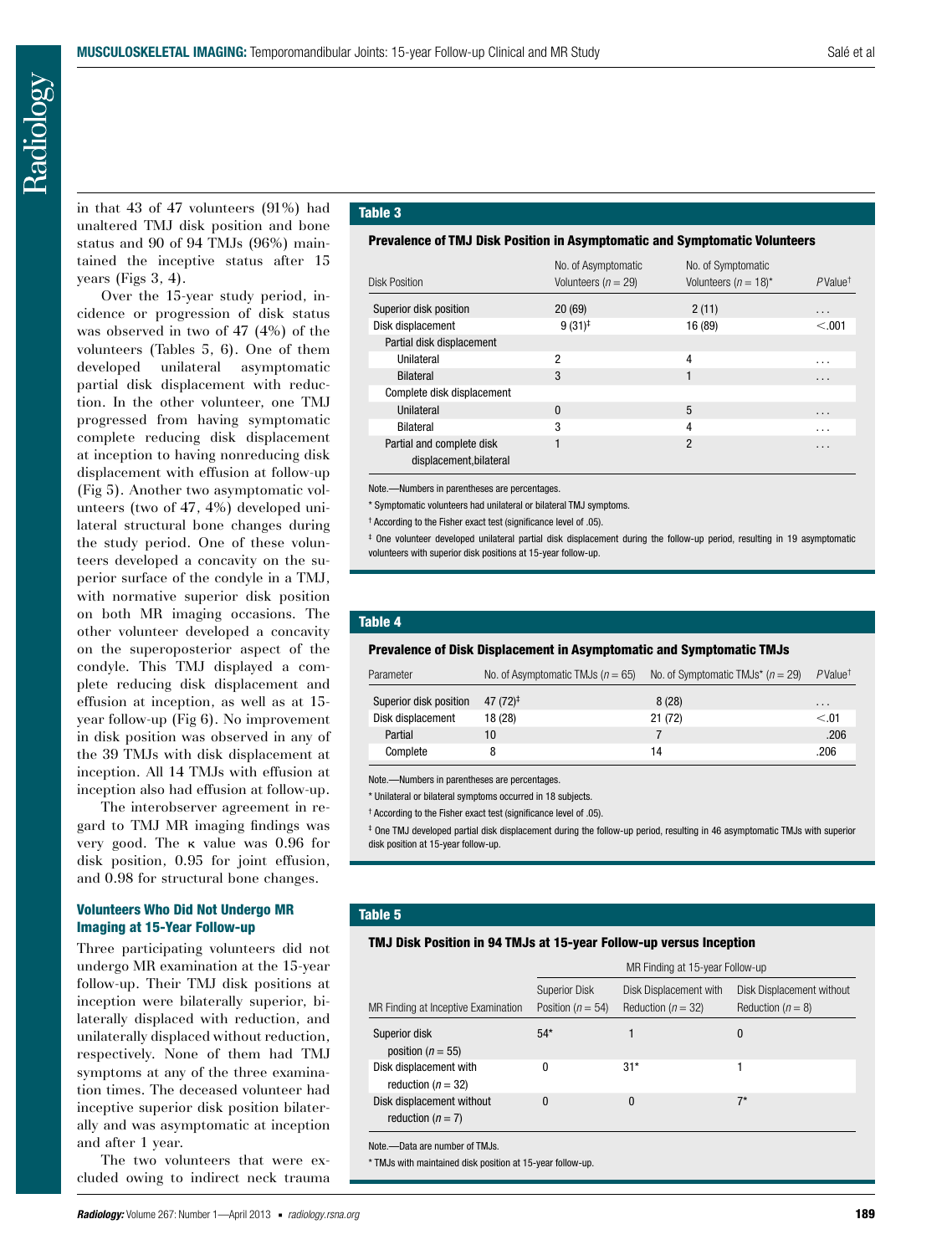# Table 6

TMJ Disk Position in 47 Volunteers at 15-year Follow-up versus Inception

|                                                               |                                                                  | MR Finding at 15-year Follow-up |                                                                              |
|---------------------------------------------------------------|------------------------------------------------------------------|---------------------------------|------------------------------------------------------------------------------|
| MR Finding at Inceptive Examination                           | Bilateral Superior Disk Unilateral Disk<br>Position ( $n = 21$ ) |                                 | <b>Bilateral Disk</b><br>Displacement ( $n = 12$ ) Displacement ( $n = 14$ ) |
| Bilateral superior disk position ( $n = 22$ ) 21 <sup>*</sup> |                                                                  |                                 | 0                                                                            |
| Unilateral disk displacement ( $n = 11$ )                     | 0                                                                | 11*                             | <sup>0</sup>                                                                 |
| Bilateral disk displacement ( $n = 14$ )                      | 0                                                                | $\bf{0}$                        | $14*$                                                                        |

Note.—Data are number of volunteers.

\* Volunteers with maintained TMJ disk position at 15-year follow-up.

## Table 7

## Prevalence of TMJ Disk Displacement in Women versus Men

|                    |                   | Asymptomatic Volunteers                     | <b>Symptomatic Volunteers</b> |                                             |
|--------------------|-------------------|---------------------------------------------|-------------------------------|---------------------------------------------|
| No. of Volunteers  | No. of Volunteers | No. of Volunteers with<br>Disk Displacement | No. of Volunteers             | No. of Volunteers with<br>Disk Displacement |
| Total              | 29                | 9(31)                                       | 18                            | 16 (89)                                     |
| Women $(n = 27)^*$ | 12                | 5(42)                                       | 15                            | 13 (87)                                     |
| Men $(n = 20)^*$   | 17                | 4 $(24)$ <sup>†</sup>                       | 3                             | 3(100)                                      |

Note.—Numbers in parentheses are percentages.

\* Disk displacement in women (18 of 27, 67%) versus men (seven of 20, 35%) was significantly different at *P* = .042 (according to the Fisher exact test, with a significance level of .05).

† One man developed disk displacement during the follow-up period, resulting in five asymptomatic men with disk displacement at 15-year follow-up.

induced by a car collision during the follow-up period were examined fully at the 15-year follow-up. At inception, one of them was asymptomatic, with reducing disk displacement in one joint and nonreducing displacement in the contralateral joint. At the 15-year follow-up, the reducing disk displacement had progressed to be nonreducing and symptomatic. The other volunteer had unilateral asymptomatic reducing disk displacement at inception, and the disk status remained the same at the 15 year follow-up, but with the new development of bilateral TMJ pain. The time of onset of the TMJ symptoms relied on the patients' recall and, hence, the temporal order of car collision and onset of TMJ symptoms is uncertain.

## **Discussion**

At MR imaging, the 15-year prospective follow-up yielded a prevalence of TMJ disk displacement of the same high magnitude in symptomatic nonpatient volunteers as that reported previously in patients (1–4), and this prevalence differed significantly from that seen in asymptomatic volunteers. On the other hand, the incidence and the progression of TMJ disorders in nonpatient volunteers with symptoms were as low as those in the asymptomatic volunteers and thereby contrasted with the considerably higher progression that has been reported in patients (9,10). These results point to the need for including a symptomatic nonpatient group in the design of controlled studies of patients with TMJ disorders to avoid potentially biased results in the future.

Another consequence of failure to acknowledge the group of symptomatic nonpatients is pertinent to conclusions. Investigators of previous controlled studies (1,2,4) have reported a strong association between disk displacement and TMJ pain and dysfunction on the basis of comparisons between asymptomatic volunteers and patients with TMJ symptoms. This conclusion might be questioned because the symptomatic volunteers in this study demonstrated an 89% prevalence of disk displacement, which was not associated with pain. Hence, comparison between only patients with TMJ symptoms and asymptomatic volunteers has the potential to bias conclusions.

The prevalence of disk displacement in individuals with asymptomatic TMJs increases with age from childhood throughout adolescence (11–16). A previous MR imaging follow-up study demonstrated a high incidence of TMJ disk displacement in asymptomatic adolescents, and the results also pointed to the chronic nature of disk displacement during adolescence (14). At the inception of the present longitudinal study, one-third of the asymptomatic adult volunteers had disk displacement in at least one of their TMJs, which remained approximately the same after 15 years. The prevalence of disk displacement is in agreement with previous reports, which indicates that our material was representative of a population with asymptomatic TMJs (1–4).

Nine of 10 symptomatic nonpatient volunteers in the present study had unilateral or bilateral disk displacement. This prevalence is in accordance with that of patients with TMJ symptoms, of whom eight of 10 were reported to have disk displacement (1–4). The symptomatic nonpatients also resembled patients with TMJ symptoms by having a similar proportion of complete disk displacement, amounting to two-thirds in both groups (4). But symptomatic nonpatients and symptomatic patients had different proportions of bilateral disk displacement. A lower proportion of bilateral TMJ disk displacement was found in the symptomatic nonpatient volunteers in this study than that reported in patients with TMJ symptoms (1,2,4). The high number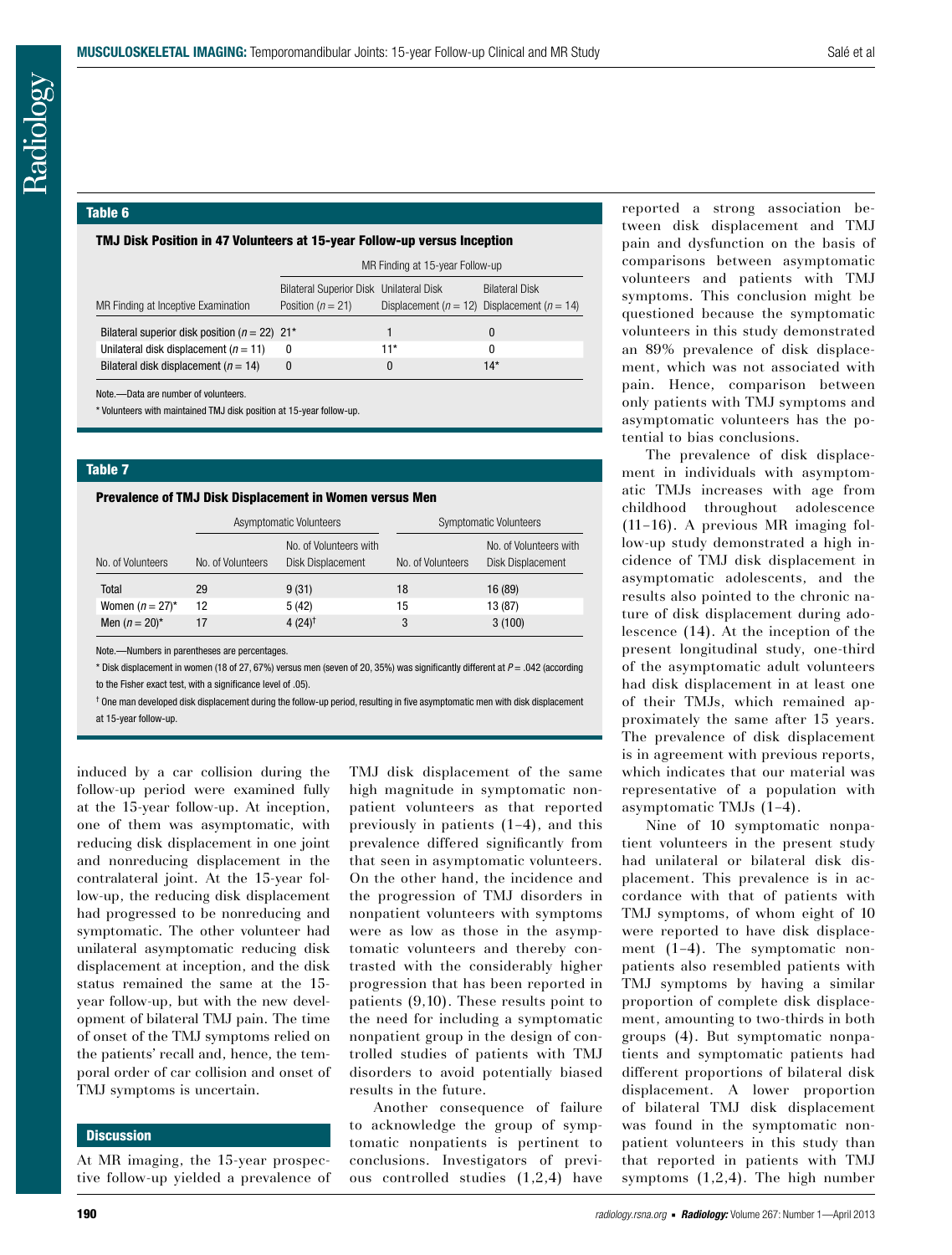## Figure 3



Figure 3: MR images of lateral TMJ disk displacement with reduction (arrows, c, f) at inception and at 15-year follow-up in a 42-year-old man (27 years old at study inception). Proton density–weighted sagittal images (2199/17) were obtained at inception in (a) closed-mouth and (b) open-mouth positions, and (c) coronal image (2000/17) was obtained in closed-mouth position. (d-f) Corresponding images at 15-year follow-up (4000/19, sagittal images; 3200/19, coronal images) show maintained TMJ status. Note the similarity between images obtained in both sagittal and coronal imaging planes at the differing time points.

of bilateral disk displacements in patients with TMJ symptoms can be associated with systemic factors, such as deviant collagen composition and general joint laxity, as well as hormonal factors (17–21).

Different studies show that progression of TMJ disk displacement is positively associated with symptom intensity. When symptoms are severe, with temporary locking and pronounced pain, 20% of patients progress from having reducing to nonreducing disk displacement within 6 months (9). Investigators (10) who conducted a follow-up study of patients with reducing disk displacement, whose symptoms had brought them to seek treatment, reported 9% progression after 3 years. In the present study, one in 13 symptomatic volunteers progressed from having reducing to nonreducing disk displacement over 15 years. The latter two progression rates appear similar, but the two studies differ in that in our study, we examined a smaller group but provided a much longer follow-up period. The long-term disk stability found in adult asymptomatic TMJs, as well as in TMJs with mild symptoms in our study, points to no or little indication for treatment in this group, whereas disk displacement associated with severe symptoms often requires treatment. Indication for treatment in the growing individual is, however, broader than that in adults because of the adverse effect exerted on facial growth by disk displacement, whether asymptomatic or symptomatic (22,23).

None of the volunteers in our study thought they had a need for TMJ treatment. One volunteer used a splint, owing to bruxism. Unilateral disk displacement with reduction was observed at both MR imaging examinations, and the inceptive painful clicking and locking had ceased at the 15-year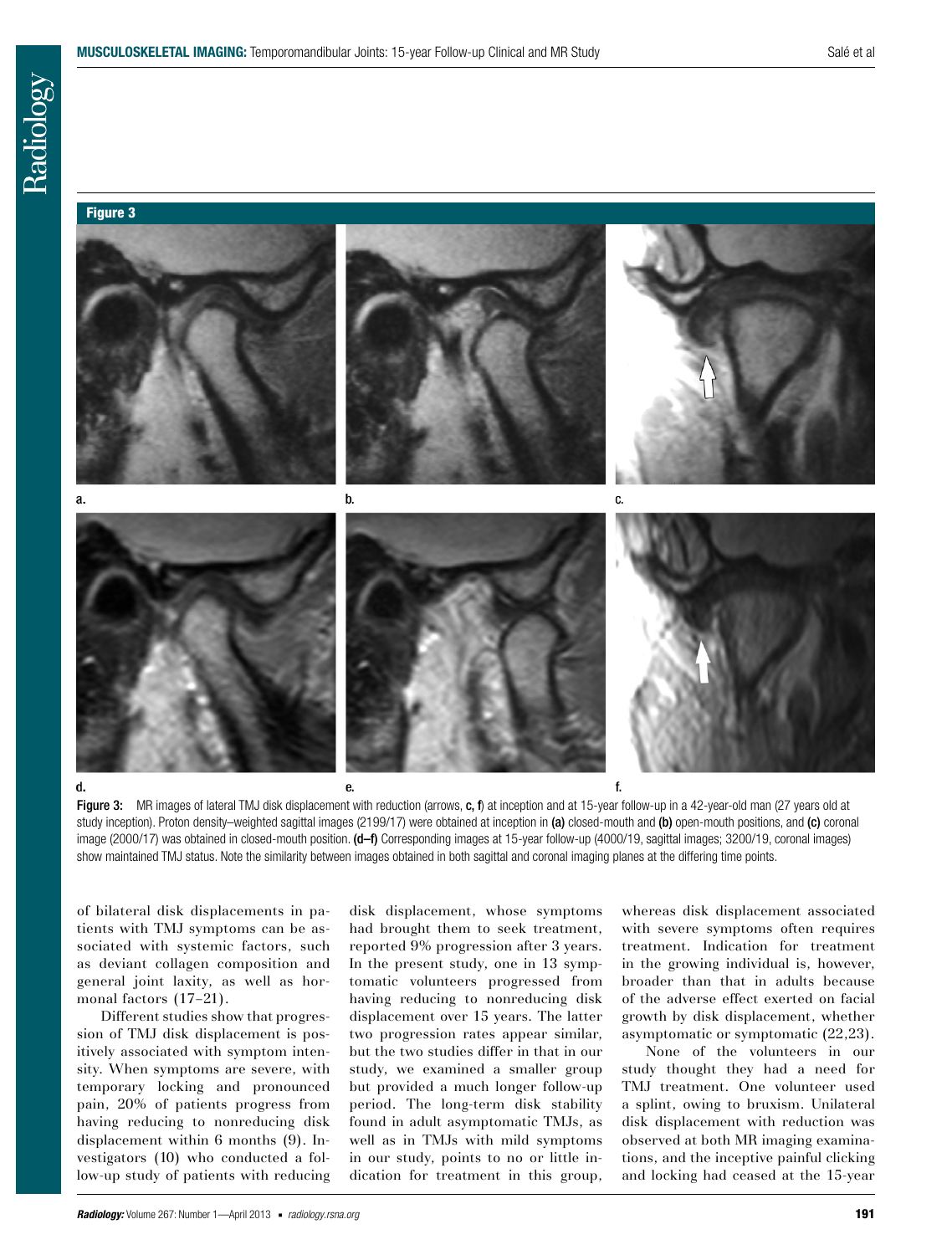## Figure 4



C.

d.

Figure 4: MR images of anterior TMJ disk displacement with reduction (arrow) at inception and at 15-year follow-up in a 37-year-old woman (22 years old at study inception). Proton density–weighted sagittal images (2199/17) were obtained in (a) closed-mouth and (b) open-mouth position at inception and (c) closed-mouth and (d) open-mouth position at 15-year follow-up (2300/13). Note maintained TMJ disk position and bone status at follow-up.

follow-up. Even though the splint was not intended for use as treatment for the symptomatic TMJ, a beneficial effect cannot be ruled out.

One of the strengths of our study was that the follow-up participation rate was 94% after 15 years (89% for MR examination). The bias caused by attrition was therefore minimized. Furthermore, there was consistency between the inceptive and follow-up MR images.

A limitation of this study was the limited number of participants in the asymptomatic and symptomatic subgroups, which did not allow for analysis of differences between men and women within subgroups.

In conclusion, investigators in future TMJ studies involving control groups need to consider including symptomatic as well as asymptomatic volunteers to avoid biased results. In contrast to asymptomatic volunteers, nonpatient volunteers with mild symptoms had a prevalence of disk displacement of the same magnitude as that reported in patients, whereas in contrast to reports of patients, most volunteers, symptomatic as well as asymptomatic, maintained their TMJ status over 15 years.

**Acknowledgments:** The authors thank Fredrik Wiklund, PhD, Department of Medical Epidemiology and Biostatistics, Karolinska Institute, Stockholm, Sweden, for statistical advice and analyses. The authors also thank Lars Eriksson, DDS, PhD, Department of Oral and Maxillofacial Surgery, Malmö University, Malmö, Sweden, for critical review of the manuscript.

**Disclosures of Conflicts of Interest: H.S.** No relevant conflicts of interest to disclose. **F.B.** No relevant conflicts of interest to disclose. **A.I.** No relevant conflicts of interest to disclose.

## **References**

- 1. Tasaki MM, Westesson PL, Isberg AM, Ren YF, Tallents RH. Classification and prevalence of temporomandibular joint disk displacement in patients and symptom-free volunteers. Am J Orthod Dentofacial Orthop 1996;109(3):249–262.
- 2. Katzberg RW, Westesson PL, Tallents RH, Drake CM. Anatomic disorders of the temporomandibular joint disc in asymptomatic subjects. J Oral Maxillofac Surg 1996;54(2):147–153; discussion 153–155.
- 3. Kahn J, Tallents RH, Katzberg RW, Moss ME, Murphy WC. Association between dental occlusal variables and intraarticular temporomandibular joint disorders: horizontal and vertical overlap. J Prosthet Dent 1998;79(6):658–662.
- 4. Larheim TA, Westesson PL, Sano T. Temporomandibular joint disk displacement: comparison in asymptomatic volunteers and patients. Radiology 2001;218(2):428–432.
- 5. Ahmad M, Hollender L, Anderson Q, et al. Research diagnostic criteria for temporomandibular disorders (RDC/TMD): development of image analysis criteria and examiner reliability for image analysis. Oral Surg Oral Med Oral Pathol Oral Radiol Endod 2009;107(6):844–860.
- 6. Larheim TA, Katzberg RW, Westesson PL, Tallents RH, Moss ME. MR evidence of temporomandibular joint fluid and condyle marrow alterations: occurrence in asymptomatic volunteers and symptomatic patients. Int J Oral Maxillofac Surg 2001;30(2):113– 117.
- 7. Landis JR, Koch GG. The measurement of observer agreement for categorical data. Biometrics 1977;33(1):159–174.
- 8. Altman DG. Some common problems in medical research. In: Practical statistics for medical research. London, England: Chapman & Hall, 1991; 404.
- 9. Westesson PL, Lundh H. Arthrographic and clinical characteristics patients with disk displacement who progressed to closed lock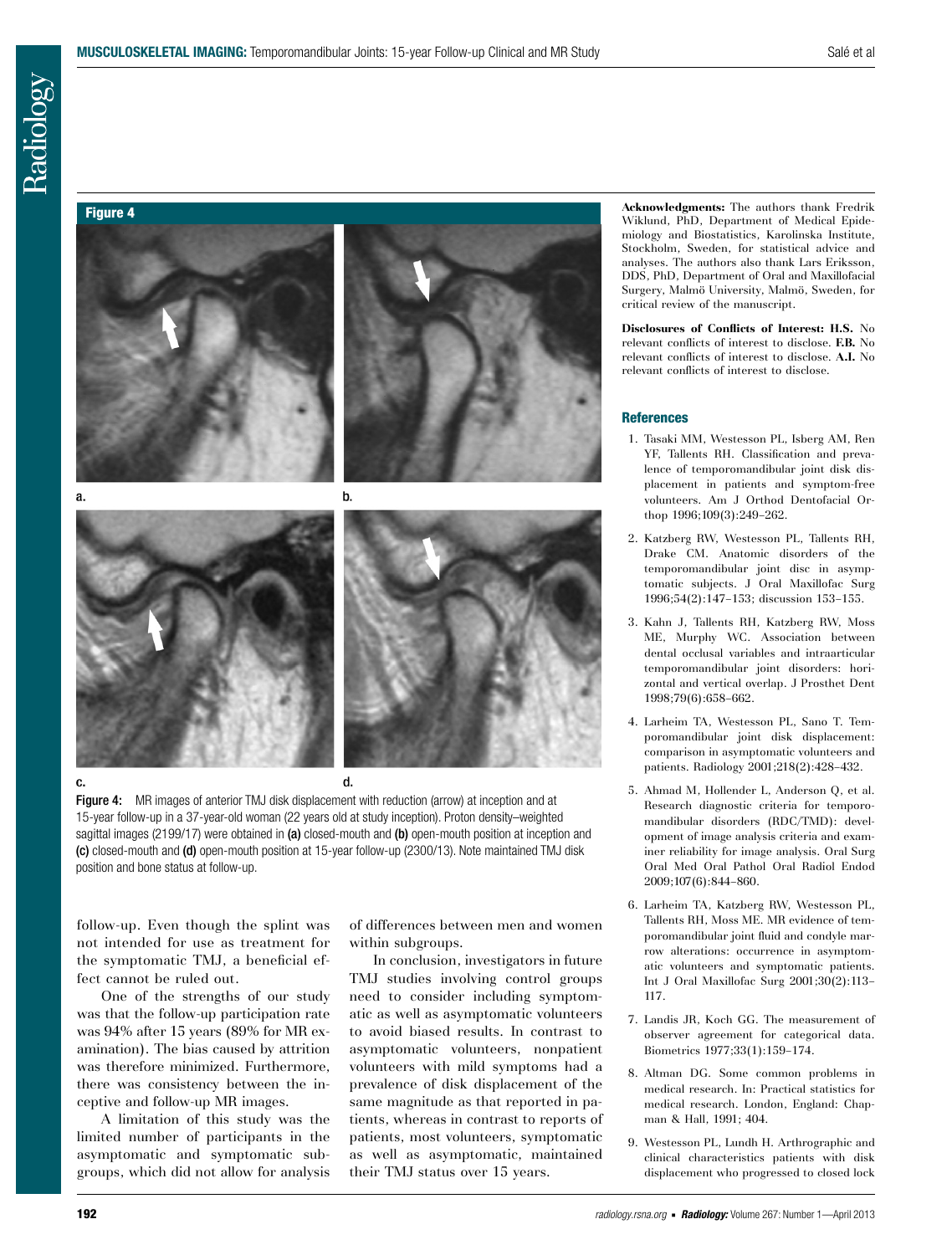# Figure 5



d.

e. f. Figure 5: MR images show progression of a TMJ disorder in a 62-year-old woman (47 years old at study inception). (a, b) Sagittal proton density–weighted (2199/17) (a) and T2-weighted (2199/85) (b) images obtained at inception in closed mouth position show anteriorly displaced disk (arrows). (c) Proton density–weighted sagittal image (2199/17) obtained in open-mouth position shows reducing disk (arrow) at inception. (d-f) Corresponding images obtained at 15-year follow-up (4000/19, proton density-weighted images; 4000/112, T2-weighted images) show the progression to nonreducing disk (arrow, d and f) and effusion (arrowhead, e).







Figure 6: MR images show development of structural bone changes in a 60-year-old woman (45 years old at study inception). T1-weighted sagittal images obtained in closed-mouth position at (a) inception (480/15) and (b) 15-year follow-up (420/10). Note the concavity in the posterior part of the condyle at the 15-year follow-up (arrow, b).